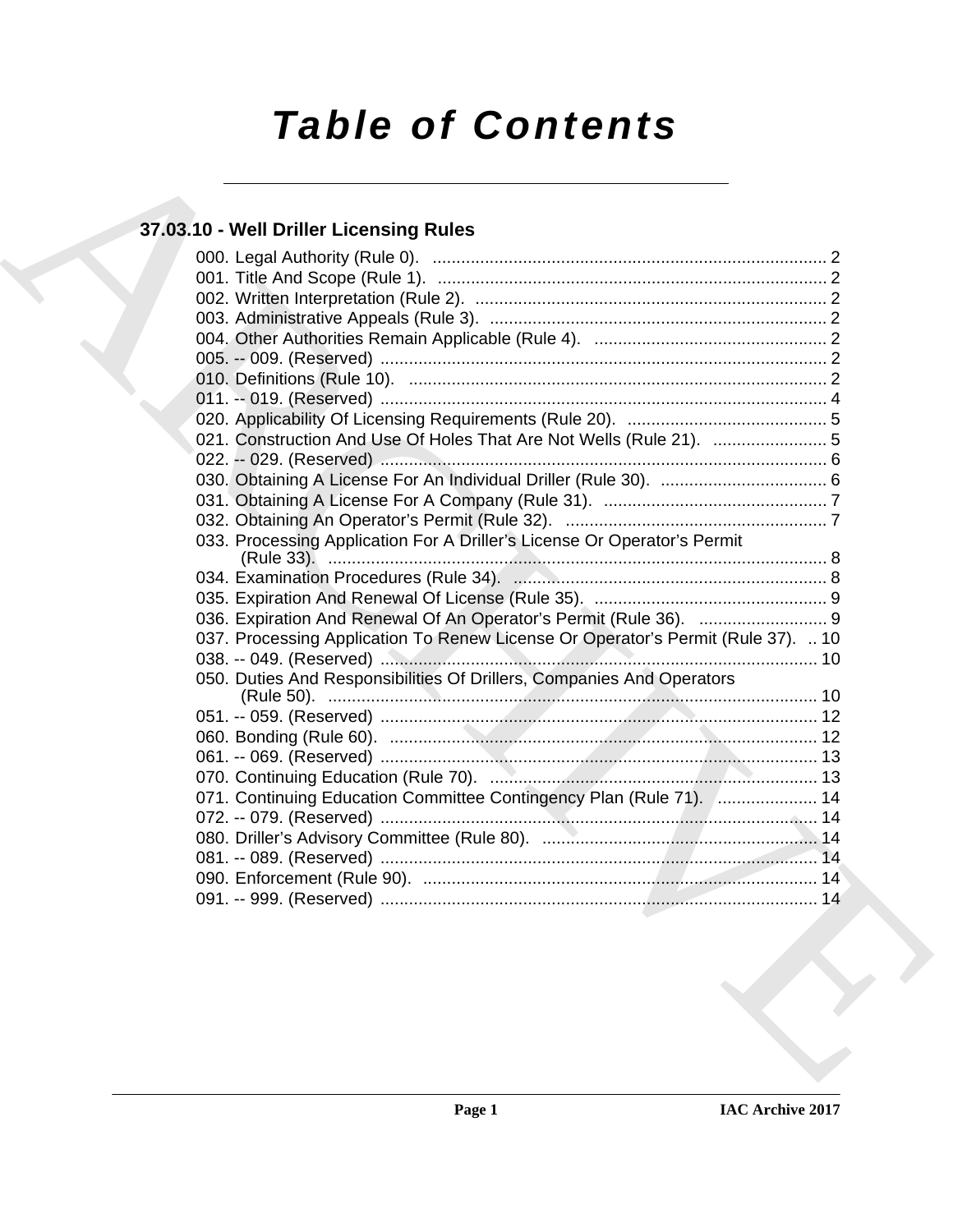#### **IDAPA 37 TITLE 03 CHAPTER 10**

# **37.03.10 - WELL DRILLER LICENSING RULES**

# <span id="page-1-1"></span><span id="page-1-0"></span>**000. LEGAL AUTHORITY (RULE 0).**

The Idaho Water Resource Board adopts these rules under the authority provided by Section 42-238, Idaho Code.

# <span id="page-1-2"></span>**001. TITLE AND SCOPE (RULE 1).**

**01.** Title. The title of this chapter is "Well Driller Licensing Rules." (4-5-00)

**CHAPTER 10**<br> **CHARCHIVE (MILE 6).**<br> **CHARCHIVE (MILE 6)**<br> **CHARCHIVE (MILE 6)**<br> **CHARCHIVE (MILE 6)**<br> **CHARCHIVE (MILE 6)**<br> **CHARCHIVE (MILE 6)**<br> **CHARCHIVE (MILE 6)**<br> **CHARCHIVE (MILE 6)**<br> **CHARCHIVE (MILE 6)**<br> **CHARCHI 02. Scope**. These rules establish the requirements and procedures for obtaining and renewing authorization to drill wells in the state of Idaho. The rules also establish the requirements and procedures for obtaining authorization to operate drilling equipment under the supervision of a licensed driller. The licensing rules are applicable to all individuals and companies drilling or contracting to drill wells. (4-5-00) are applicable to all individuals and companies drilling or contracting to drill wells.

#### <span id="page-1-3"></span>**002. WRITTEN INTERPRETATION (RULE 2).**

As described in Section 67-5201, Idaho Code, the Department of Water Resources may have written statements that pertain to the interpretation of these rules. If available, such statements can be inspected and copied at cost at the Idaho Department of Water Resources, 322 E. Front Street, Boise, Idaho 83720-0098. (4-5-00)

#### <span id="page-1-4"></span>**003. ADMINISTRATIVE APPEALS (RULE 3).**

Administrative and judicial review may be taken pursuant to Section 42-1701A, Idaho Code, and IDAPA 37.01.01,<br>
"Rules of Procedure of the Idaho Department of Water Resources." (4-5-00) "Rules of Procedure of the Idaho Department of Water Resources."

#### <span id="page-1-5"></span>**004. OTHER AUTHORITIES REMAIN APPLICABLE (RULE 4).**

Nothing in these rules shall limit the director's authority to take alternative or additional actions relating to the licensing of well drillers and permitting of operators as provided by Idaho law. (4-5-00)

# <span id="page-1-6"></span>**005. -- 009. (RESERVED)**

# <span id="page-1-8"></span><span id="page-1-7"></span>**010. DEFINITIONS (RULE 10).**

| Unless the context otherwise requires, the following definitions govern these rules. |  |  |  | $(4-5-00)$ |
|--------------------------------------------------------------------------------------|--|--|--|------------|
|--------------------------------------------------------------------------------------|--|--|--|------------|

<span id="page-1-11"></span><span id="page-1-10"></span><span id="page-1-9"></span>

| 01. |  | <b>Abandonment.</b> See Decommissioned Well. |  |  |  | $(4-7-11)$ |
|-----|--|----------------------------------------------|--|--|--|------------|
|-----|--|----------------------------------------------|--|--|--|------------|

**02. Adequate Supervision**. Inspection and observation of each drilling operation and the associated drilling site by the licensed driller that has responsible charge during the critical phases of drilling to assure compliance with well construction standards and drilling permit conditions. (4-5-00)

**Applicant**. An individual that submits to the department a complete application for a license or a company that submits a complete application for a license. (4-5-00) operator's permit or a company that submits a complete application for a license.

<span id="page-1-12"></span>**04. Area of Drilling Concern**. An area designated by the director in accordance with Section 42-238, Idaho Code, within which special drilling procedures and equipment are needed to prevent waste or contamination of the ground water. (4-5-00) the ground water.

**05. Auxiliary Equipment**. Powered equipment, other than the drill rig, used for grouting, installing or advancing casing, welding casings and screens, and other tasks necessary for drilling a well. (4-5-00)

<span id="page-1-15"></span><span id="page-1-14"></span><span id="page-1-13"></span>**06. Board**. The Idaho Water Resource Board. (4-5-00)

**07. Bond**. A cash or surety bond obtained by a licensed driller or company payable to the director to provide funding for abandonment or repair should the driller fail to comply with well construction standards, and to allow information to be collected concerning the drilling of the well if the driller fails to submit a timely, accurate

 $(4-5-00)$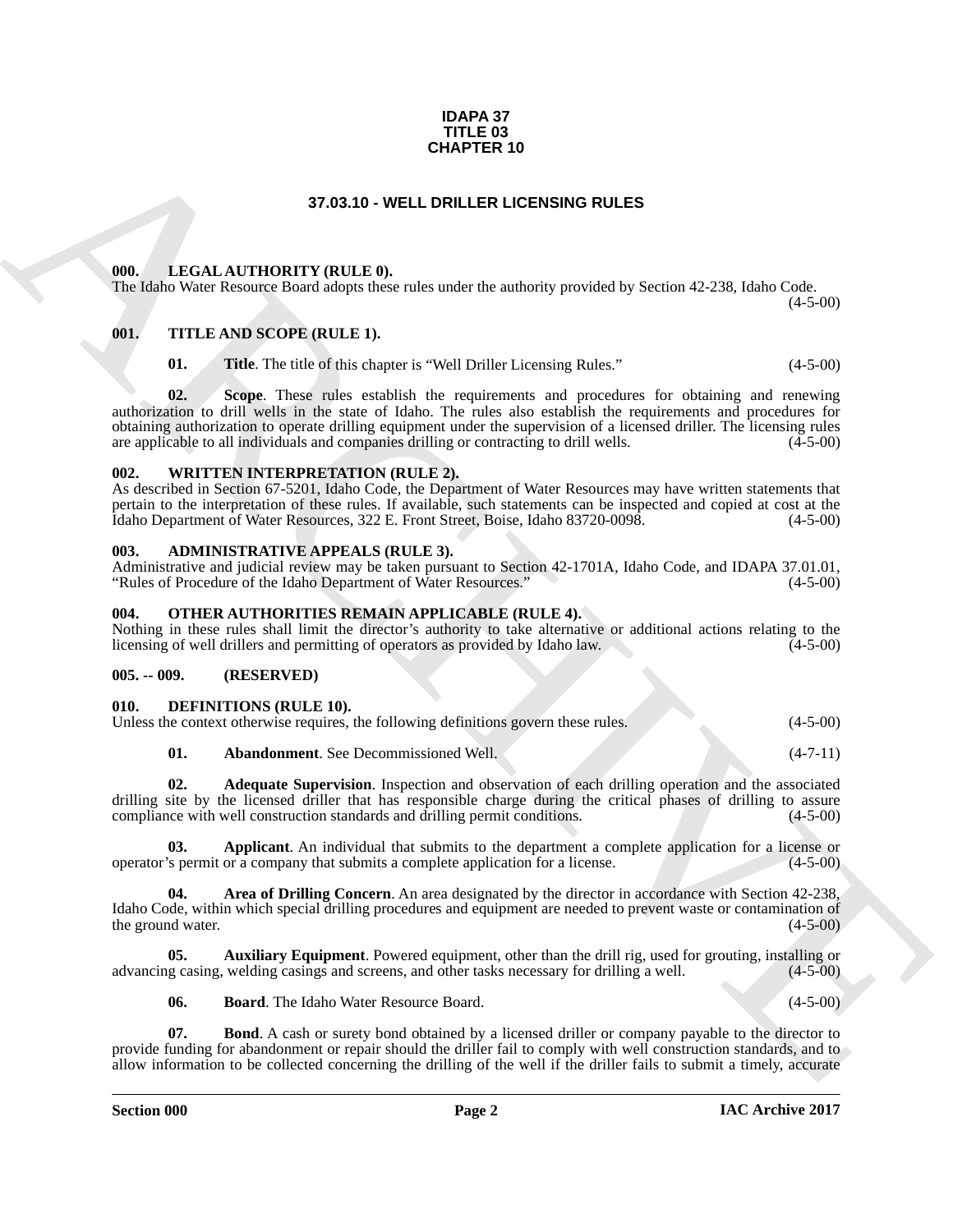<span id="page-2-0"></span>driller's report. (4-5-00)

**08.** Bottom Hole Temperature of an Existing or Proposed Well. The temperature of the ground water encountered in the bottom of a well or borehole.  $(4-7-11)$ 

<span id="page-2-2"></span><span id="page-2-1"></span>**09. Company**. A firm, co-partnership, corporation or association licensed in accordance with these drill or contract to drill wells. (4-5-00) rules to drill or contract to drill wells.

**Department of Weier Research et al.** The Theorem of an Evidence Constraint of the 10 minute of the 10 minute of the 10 minute of the 10 minute of the 10 minute of the 10 minute of the 10 minute of the 10 minute of the 10 **10. Compliance History**. An applicant's record of compliance with the laws and rules of Idaho and other states relating to drilling of wells. The record includes, but is not limited to, the applicant's record of obtaining and complying with drilling permits; filing accurate and complete well driller's reports on time; adhering to well construction standards and other rules relating to drilling; and the number, nature and resolution of violations of laws, rules and conditions on licenses, operator's permits and drilling permits. (4-5-00) rules and conditions on licenses, operator's permits and drilling permits.

<span id="page-2-3"></span>**11. Continuing Education**. Education or training pertinent to the drilling industry and the construction, modification or decommissioning of wells. (4-7-11)

**12. Continuing Education Committee (CEC)**. A committee whose purpose is to review and approve activities related to continuing education credit. (4-7-11)

<span id="page-2-6"></span><span id="page-2-5"></span><span id="page-2-4"></span>**13. Credit Unit**. The unit of measurement for continuing education requirements.  $(4-5-00)$ 

**14. Critical Phases of Drilling**. Drilling tasks that require the added experience of a licensed driller to assure completion of the well in accordance with the well construction standards and conditions of drilling permits. These tasks include, but are not limited to, placement of required casings and seals, testing of casings and seals, and resolving problems such as casing or joint failures, heaving formations, lost circulation, and encountering high pressure or high temperature water. (4-5-00) pressure or high temperature water.

**15. Decommissioned (Abandoned) Well**. Any well which has been permanently removed from service and filled or plugged in accordance with these rules so as to meet the intent of these rules. A properly decommissioned well will not: (4-7-11) decommissioned well will not:

<span id="page-2-7"></span>**a.** Produce or accept fluids; (4-7-11)

**b.** Serve as a conduit for the movement of contaminants inside or outside the well casing; or  $(4-7-11)$ 

**c.** Allow the movement of surface or ground water into unsaturated zones, into another aquifer, or aquifers.  $(4-7-11)$ between aquifers.

<span id="page-2-10"></span><span id="page-2-9"></span><span id="page-2-8"></span>**16. Department**. The Idaho Department of Water Resources. (4-5-00)

**17. Director**. The director of the Idaho Department of Water Resources or his duly authorized representative. (4-5-00)

**18. Drilling or Well Drilling**. The act of constructing a new well, or modifying, changing the tion, or decommissioning an existing well. (4-7-11) construction, or decommissioning an existing well.

<span id="page-2-11"></span>**19. 19. Drilling Permit**. Authorization by the department to drill a well as provided in Section 42-235, Idaho Code. (4-5-00) Idaho Code. (4-5-00)

<span id="page-2-12"></span>**20. Drilling Site**. The location of the drill rig and immediate area where the drill rig and auxiliary equipment are set up to drill a well. (4-5-00)

**21.** Global Positioning System (GPS). A global navigational receiver unit and satellite system used to te a geographic position. (4-7-11) triangulate a geographic position.

<span id="page-2-14"></span><span id="page-2-13"></span>**22.** License. A certificate issued by the director to an individual or a company upon meeting the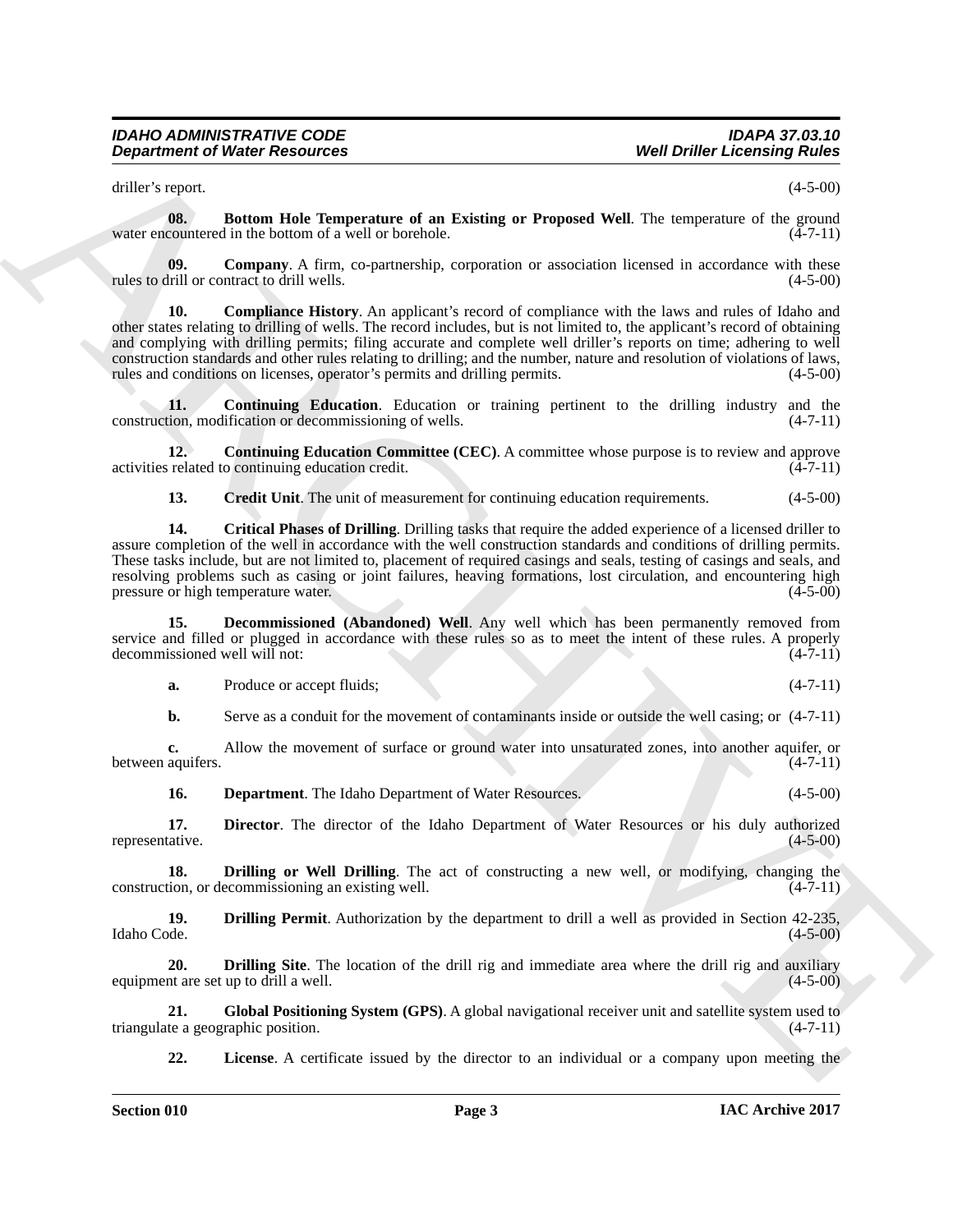<span id="page-3-8"></span><span id="page-3-7"></span><span id="page-3-6"></span><span id="page-3-5"></span><span id="page-3-4"></span><span id="page-3-3"></span>

| Contracting to drill a well; |  | $(4-5-00)$ |
|------------------------------|--|------------|
|                              |  |            |

<span id="page-3-2"></span><span id="page-3-1"></span>

|                           | <b>Department of Water Resources</b>                                                                                                                                                                                                                                                                                                                                                                                                                                                                                                             | <b>Well Driller Licensing Rules</b> |
|---------------------------|--------------------------------------------------------------------------------------------------------------------------------------------------------------------------------------------------------------------------------------------------------------------------------------------------------------------------------------------------------------------------------------------------------------------------------------------------------------------------------------------------------------------------------------------------|-------------------------------------|
|                           | requirements of Section 42-238, Idaho Code, and these rules authorizing the drilling of wells permitted in accordance<br>with Section 42-235, Idaho Code.                                                                                                                                                                                                                                                                                                                                                                                        | $(4-5-00)$                          |
| 23.                       | Licensed Driller. An individual having a license to drill wells and is authorized and required to<br>supervise operators in the state of Idaho.                                                                                                                                                                                                                                                                                                                                                                                                  | $(4-7-11)$                          |
| 24.                       | Modify. To deepen a well, increase or decrease the diameter of the casing or the well bore, install a<br>liner, place a screen, perforate existing casing or liners, alter the seal between the casing and the well bore, or alter the<br>well to not meet well construction standards.                                                                                                                                                                                                                                                          | $(4-5-00)$                          |
| 25.<br>with these rules.  | <b>Operator</b> . An individual holding either a class I or class II operator's permit issued in accordance                                                                                                                                                                                                                                                                                                                                                                                                                                      | $(4-5-00)$                          |
| 26.                       | <b>Operator's Permit.</b> A certificate issued by the director upon meeting the requirements of Section<br>42-238, Idaho Code, and these rules allowing the holder to operate a drill rig as provided in these rules.                                                                                                                                                                                                                                                                                                                            | $(4-5-00)$                          |
| 27.                       | Principal Driller. A licensed driller in responsible charge of a company's drilling activities, which<br>has been designated the principal driller by the company with the department.                                                                                                                                                                                                                                                                                                                                                           | $(4-5-00)$                          |
| 28.                       | <b>Responsible Charge.</b> The responsibility for direction and control of a drilling operation to meet the<br>requirements of these rules including, but not limited to, the following activities:                                                                                                                                                                                                                                                                                                                                              | $(4-5-00)$                          |
| a.                        | Contracting to drill a well;                                                                                                                                                                                                                                                                                                                                                                                                                                                                                                                     | $(4-5-00)$                          |
| b.<br>standards;          | Coordinate with property owner to locate a well to comply with applicable well construction                                                                                                                                                                                                                                                                                                                                                                                                                                                      | $(4-5-00)$                          |
| c.                        | Setting up drilling equipment at the drilling site;                                                                                                                                                                                                                                                                                                                                                                                                                                                                                              | $(4-5-00)$                          |
| d.                        | Drilling operations; and                                                                                                                                                                                                                                                                                                                                                                                                                                                                                                                         | $(4-5-00)$                          |
| е.                        | Testing the adequacy of casing and seal;                                                                                                                                                                                                                                                                                                                                                                                                                                                                                                         | $(4-5-00)$                          |
| f.                        | Properly completing the well.                                                                                                                                                                                                                                                                                                                                                                                                                                                                                                                    | $(4-7-11)$                          |
| 29.<br>residential wells. | Start Card. An expedited drilling permit process for the construction of cold water Single Family                                                                                                                                                                                                                                                                                                                                                                                                                                                | $(4-7-11)$                          |
| 30.                       | Well. An artificial excavation or opening in the ground more than eighteen (18) feet in vertical<br>depth below land surface by which ground water of any temperature is sought or obtained. The depth of a well is<br>determined by measuring the maximum vertical distance between the land surface and the deepest portion of the well.<br>Any water encountered in the well is considered to be obtained for the purpose of these rules. Well also means any<br>waste disposal and injection well as defined by Section 42-3902, Idaho Code. | $(4-5-00)$                          |
| 31.<br>by the board.      | Well Construction Standards. IDAPA 37.03.09, "Well Construction Standards Rules," adopted                                                                                                                                                                                                                                                                                                                                                                                                                                                        | $(4-5-00)$                          |
| 32.                       | Well Driller's Report or Driller's Report. A report required by Section 42-238, Idaho Code,<br>describing drilling of the well and supplying information required on forms provided by the department.                                                                                                                                                                                                                                                                                                                                           | $(4-5-00)$                          |
| 33.                       | Well Log. A diary maintained at the drilling site consistent with Section 42-238, Idaho Code.                                                                                                                                                                                                                                                                                                                                                                                                                                                    | $(4-7-11)$                          |
| 34.                       | Well Rig or Drill Rig. Any power-driven percussion, rotary, boring, digging, jetting, or augering<br>machine used in the drilling of a well.                                                                                                                                                                                                                                                                                                                                                                                                     | $(4-5-00)$                          |
|                           | (RESERVED)                                                                                                                                                                                                                                                                                                                                                                                                                                                                                                                                       |                                     |

# <span id="page-3-12"></span><span id="page-3-11"></span><span id="page-3-10"></span><span id="page-3-9"></span><span id="page-3-0"></span>**011. -- 019. (RESERVED)**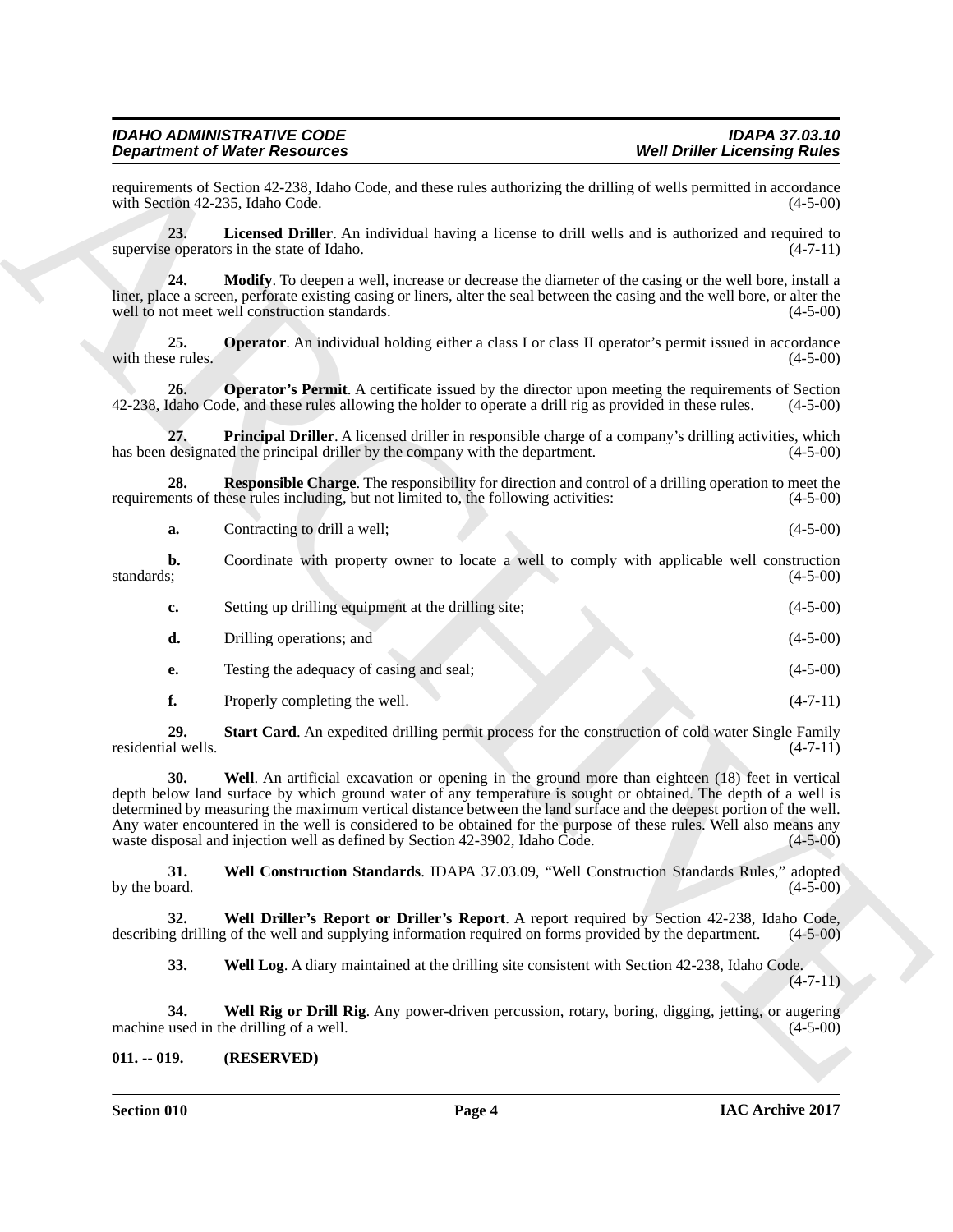# <span id="page-4-2"></span><span id="page-4-0"></span>**020. APPLICABILITY OF LICENSING REQUIREMENTS (RULE 20).**

<span id="page-4-7"></span>**01. Licensing Requirements**. A well shall only be drilled by or under the responsible charge of a licensed driller except that a property owner, who is not licensed, can construct a well on his property for his own use without the aid of power-driven mechanical equipment. (4-5-00) without the aid of power-driven mechanical equipment.

<span id="page-4-8"></span><span id="page-4-4"></span>**02. Driller to Have Responsible Charge of Other Workers**. A licensed driller shall have responsible charge of all others engaged in a well drilling operation. (4-5-00)

**Department of Nicker Research 2011** Well Level the Research 2011 Well Drille Encoring Rules<br>
2011 Lives in Encoring Controllers And the United States of the United States of the Second States of the Second States of the **03. Operators to Have Permits**. An individual assisting a licensed driller whose duties include operation of a drill rig or auxiliary equipment shall possess an operator's permit as provided in these rules. If the driller is not present at the well site at all times that drilling operations are being conducted, one or more of those operating the equipment in the driller's absence shall have a class II operator's permit. The driller shall provide adequate supervision of class II operators. An individual having a class I operator permit shall be supervised by a licensed driller or a class II operator at all times when operating the drill rig or auxiliary equipment. (4-5-00)

<span id="page-4-6"></span>**Laborer Exempted.** An individual whose duties at the drilling site do not include operation of the drill rig or auxiliary equipment at any time is not required to have either a driller's license or an operator's permit.  $(4-5-00)$ 

<span id="page-4-3"></span>**05. Company to be Licensed**. No company shall drill or contract to drill a well or wells unless the company has been issued a license and has employed a principal driller as described in accordance with these rules.  $(4-5-00)$ 

<span id="page-4-5"></span>**06. Drillers to Decommission (Abandon) Wells**. Only licensed drillers may decommission (abandon) wells, except that wells may be decommissioned (abandoned) by the owner after receiving a specific waiver from the Director. (4-7-11) Director. (4-7-11)

# <span id="page-4-9"></span><span id="page-4-1"></span>**021. CONSTRUCTION AND USE OF HOLES THAT ARE NOT WELLS (RULE 21).**

<span id="page-4-12"></span>**01.** When a License Is Not Required. A person drilling a hole that does not meet the definition of a s not need a driller's license or operator's permit. (4-5-00) well does not need a driller's license or operator's permit.

**02. Holes Not Defined as Wells**. The following list describes the types of holes that are not wells for of these rules:  $(4-5-00)$ purposes of these rules:

<span id="page-4-11"></span>**a.** Holes with total depth less than eighteen (18) feet. (4-5-00)

**b.** Holes for collecting soil or rock samples, determining geologic properties, or mineral exploration tion, including gravel pits. (4-5-00) or extraction, including gravel pits.

**c.** Holes for oil and gas exploration for which a permit has been issued pursuant to Section 47-320, Idaho Code. (4-5-00) Idaho Code. (4-5-00)

**d.** Holes for constructing building foundations or de-watering building or dam foundation excavations. (4-5-00)  $e$ xcavations.  $(4-5-00)$ 

**e.** Holes for the installation of standpipes or piezometers to monitor the saturation of dam ments or foundations or to measure uplift forces on buildings, dams and other structures. (4-5-00) embankments or foundations or to measure uplift forces on buildings, dams and other structures.

<span id="page-4-10"></span>**03. Converting a Hole Not Constructed as a Well for Use as a Well**. A hole that was not constructed as a well by or under the responsible charge of a driller, if subsequently converted to obtain water, to monitor water quantity or quality, or to dispose of water or other fluids, shall be reconstructed by a driller to comply with well construction standards and drilling permit conditions. The owner shall obtain a drilling permit, a water right or other approval if needed, and have the hole inspected and modified by a licensed driller as necessary to meet well construction standards. The driller shall file a driller's report for the well.  $(4-5-00)$ construction standards. The driller shall file a driller's report for the well.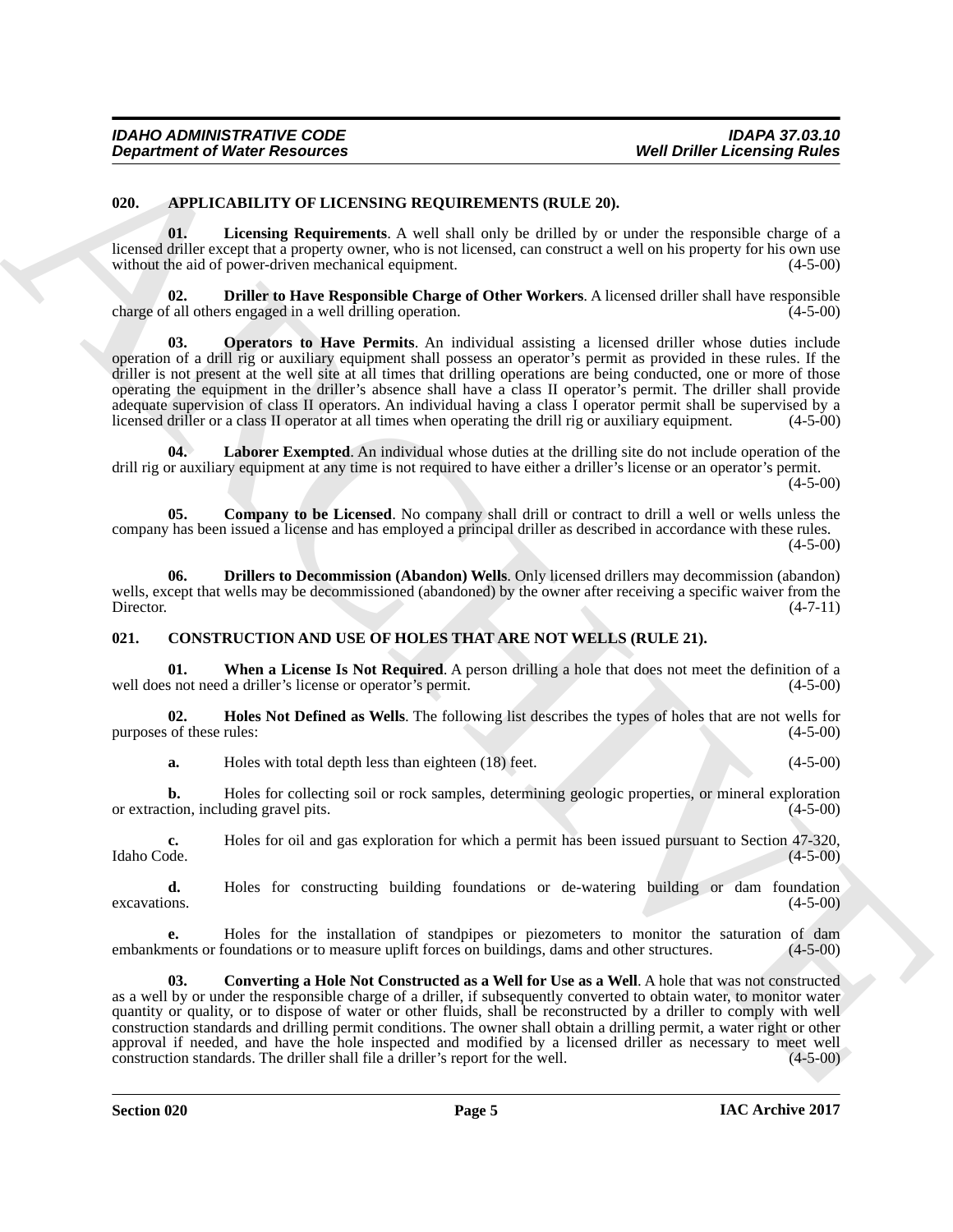# <span id="page-5-0"></span>**022. -- 029. (RESERVED)**

#### <span id="page-5-2"></span><span id="page-5-1"></span>**030. OBTAINING A LICENSE FOR AN INDIVIDUAL DRILLER (RULE 30).**

**01. Application Requirements**. An individual desiring a license shall file with the department a completed application on a form provided by the department accompanied by the following:

<span id="page-5-3"></span>**a.** The application fee required by Section 42-238, Idaho Code. (4-5-00)

**b.** Written documentation of drilling experience, compliance history, and the names and addresses of references to confirm the applicant's drilling experience. (4-5-00) three  $(3)$  references to confirm the applicant's drilling experience.

**c.** A list of all drill rigs used by or under the responsible charge of the applicant providing the make, model, and type. (4-5-00) (3-5-00)

**d.** The names and addresses of all licensed drillers and permitted operators that will work under the oble charge of the applicant. (4-5-00) responsible charge of the applicant.

# <span id="page-5-5"></span>**02. Experience Requirements.** (4-5-00)

**a.** An applicant shall have a minimum of twenty-four (24) months of drilling experience. An applicant will be credited with one (1) month of drilling experience for each one hundred sixty (160) hours of employment as a driller or operator, or the equivalent, as determined by the director. Experience drilling monitoring wells, geothermal wells or other cased wells will be credited as experience by the Director if the equipment and drilling methods are applicable to water well construction. (4-7-11) applicable to water well construction.

**Department of Nieser Research 19.**<br> **Vestigation (2012)** 2011 **CONSULTATION** (CLE 30).<br>
(2013) **CONSULTATION CONSULTATION** (CLE 30).<br>
(2014) **ARCHIVENG ALL DESSULTATION** CONSULTATION (CLE 30).<br>
(2014) **CONSULTATION** CONS **b.** An applicant for driller's license shall submit evidence to establish that the applicant, as an operator or driller, has successfully constructed a sufficient number of wells within the preceding twenty-four (24) months to demonstrate competency. Evidence of this experience can be demonstrated by the submission of driller's reports bearing the applicant's signature, well reports upon which the driller having responsible charge attests that the applicant drilled the wells or other documentation acceptable to the director. (4-7-11)

Twelve (12) of the twenty-four (24) months drilling experience must have occurred within the five mediately preceding the filing of the application. (4-7-11) (5) year period immediately preceding the filing of the application.

**d.** Successful completion of classroom study in geology, well drilling, map reading, and other related subjects may be substituted for up to, but not exceeding, twelve  $(12)$  months of drilling experience. The director will determine the number of months of classroom study, up to twelve  $(12)$ , to be credited as experience determine the number of months of classroom study, up to twelve  $(12)$ , to be credited as experience.

<span id="page-5-4"></span>**03. Examination**. An applicant determined by the director to have adequate experience and an acceptable compliance history, as confirmed by references acceptable to the director, is eligible to take a written examination. The examination may include separate sections and shall test the applicant's knowledge of the following: (4-5-00) following: (4-5-00)

**a.** Idaho statutes and rules relating to appropriation and use of ground water, well drilling, construction and use of injection wells and geothermal wells, and well driller licensing under the provisions of Title 42, Idaho Code. (4-5-00)

**b.** Land description by government lot, quarter-quarter, section, township and range, and the use of GPS units. (4-7-11) portable GPS units.

**c.** Geologic material identification including the use of correct terminology in describing the geologic (4-5-00)  $\mu$  material.  $(4-5-00)$ 

**d.** Well construction principles relating to the proper design, construction, development, and ment of wells. (4-5-00) abandonment of wells.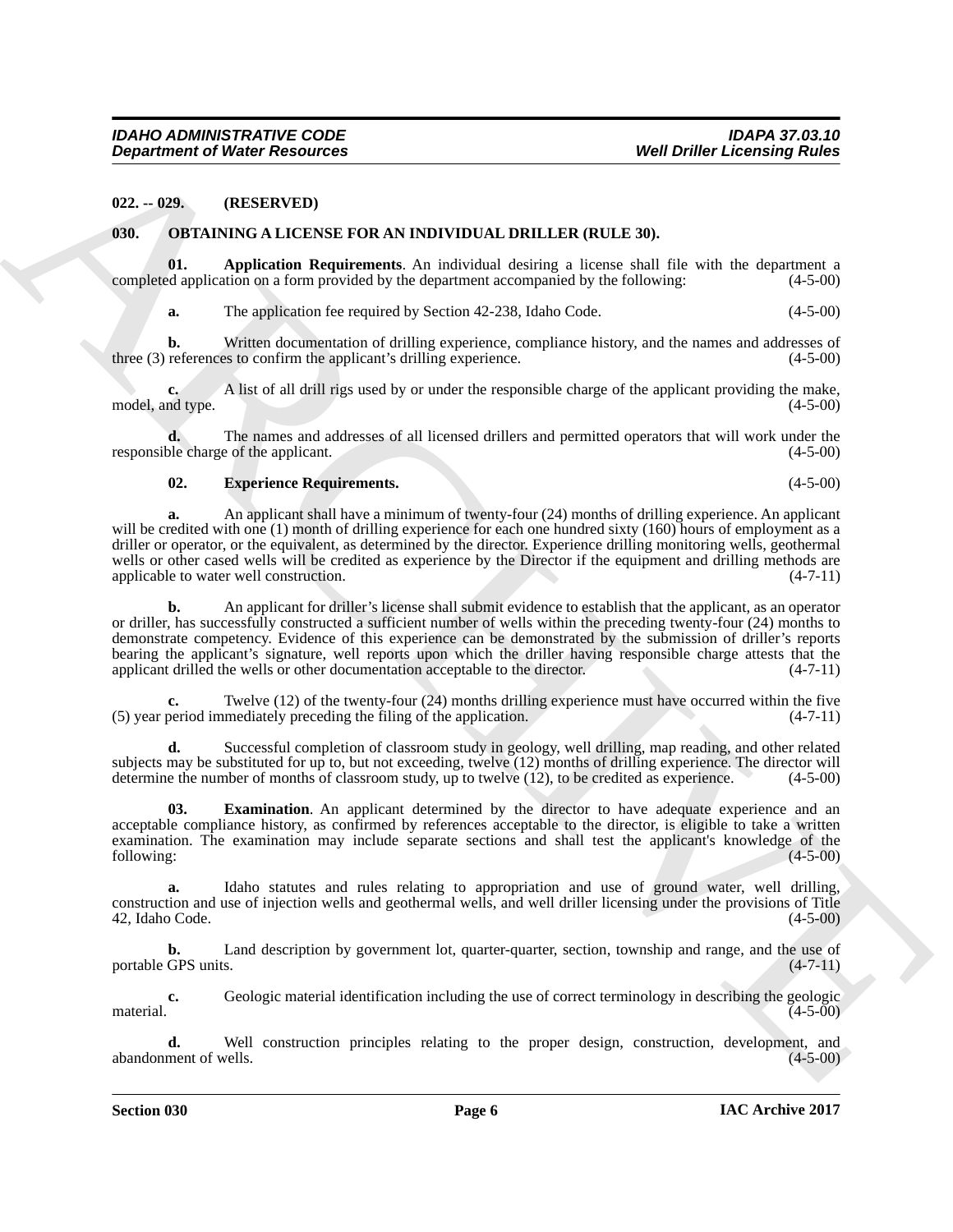|  | The occurrence, nature, and movement of ground water. | $(4-5-00)$ |
|--|-------------------------------------------------------|------------|
|--|-------------------------------------------------------|------------|

<span id="page-6-4"></span><span id="page-6-2"></span>**f.** The use of various types of drill rigs and auxiliary equipment. (4-5-00)

# <span id="page-6-0"></span>**031. OBTAINING A LICENSE FOR A COMPANY (RULE 31).**

**01. Application Requirements**. A company shall file with the department a complete application for a company license upon a form provided by the department to be accompanied by the following: (4-5-00)

**a.** The names and addresses of three (3) persons not affiliated with the company, whom the department can contact for information regarding the company's past well drilling operations, if any, and related<br>business activities. (4-7-11) business activities.

**b.** A complete record of the compliance history of the company and the owners and employees of the (4-5-00) company. (4-5-00)

**c.** Designation of a principal driller who shall be a full time employee of the company and shall drill wells only for the company. A licensed driller who renders only occasional, part-time or consulting drilling services to or for a company may not be designated as the principal driller. (4-5-00)

<span id="page-6-3"></span>**d.** The names and addresses of drillers and operators presently employed.  $(4-5-00)$ 

**e.** A list of all drill rigs and other related equipment owned or used by the company providing the make, model, and type. (4-5-00)

**02.** Application Processing. Applications received under this rule will be processed in accordance with Rule 33. (4-5-00) with Rule 33.  $(4-5-00)$ 

# <span id="page-6-5"></span><span id="page-6-1"></span>**032. OBTAINING AN OPERATOR'S PERMIT (RULE 32).**

**01. Application for Class I Operator's Permit**. A licensed driller or company proposing to employ a class I operator shall submit a completed application on a form provided by the director. The application shall:

(4-5-00)

<span id="page-6-6"></span>**a.** Be accompanied by the fee required by Section 42-238, Idaho Code. (4-5-00)

**b.** Be signed by the individual seeking the operator's permit and the licensed driller or principal driller of the company proposing to employ the operator. (4-5-00)

**02. Application for Class II Operator's Permit**. A licensed driller or company proposing to employ dual who does not currently hold a class II operator's permit shall submit the following: (4-5-00) an individual who does not currently hold a class II operator's permit shall submit the following:

<span id="page-6-7"></span>**a.** A completed application on a form provided by the department. (4-5-00)

**b.** The fee required by Section 42-238, Idaho Code. No fee is required if the applicant is presently permitted as a class I operator, but the expiration date of the permit when converted to a class II operator's permit will remain as originally issued. (4-5-00) (4-5-00)

<span id="page-6-8"></span>**c.** Documentation that the operator has successfully constructed a sufficient number of wells, or has ted wells for a sufficient length of time, or a combination of both to demonstrate competency. (4-5-00) constructed wells for a sufficient length of time, or a combination of both to demonstrate competency.

**Department of Water Research extends the continuum of ground value<br>
The vectories, relative and distribution and distribution and distribution of the system of the system of the system of the system of the system of the 03. Written Examination**. An examination is not required for a class I operator's permit. An otherwise qualified applicant for a class II operator's permit shall obtain a satisfactory score on an examination as provided in Rule 34. The examination may be comprised of separate sections and shall test the applicant's knowledge of the following: (4-5-00) following: (4-5-00)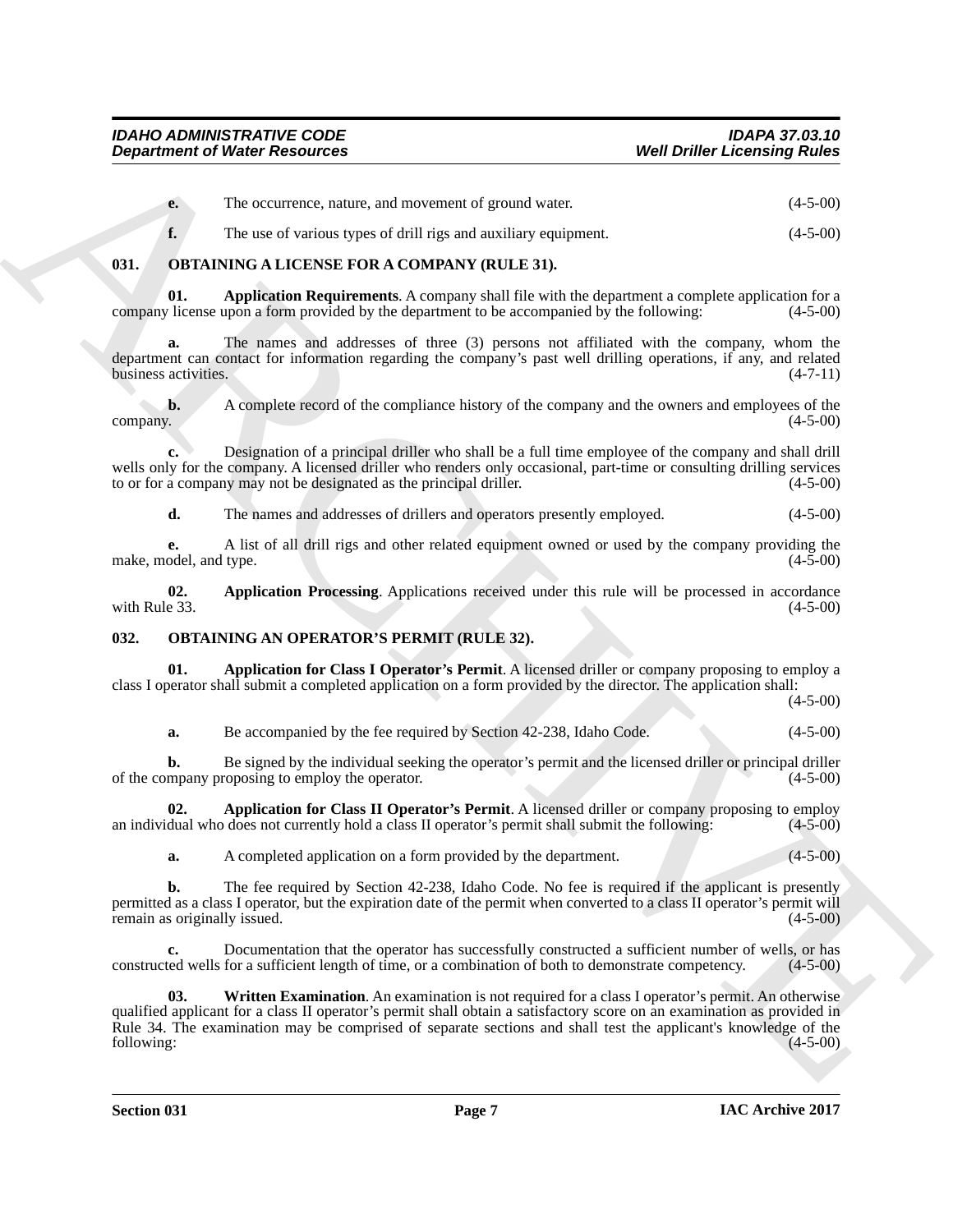**a.** Idaho statutes and rules relating to appropriation and use of ground water, well drilling, construction and use of injection wells and geothermal wells, and well driller licensing under the provisions of Title 42, Idaho Code. (4-5-00)

**b.** Land description by government lot, quarter-quarter, section, township, and range, and the use of portable GPS units. (4-7-11)

**c.** Geologic material identification including the use of correct terminology in describing geologic (4-5-00) material. (4-5-00)

**d.** Well drilling principles relating to proper design, construction, development, and abandonment of (4-5-00) wells.  $(4-5-00)$ **e.** The occurrence, nature, and movement of ground water. (4-5-00)

<span id="page-7-5"></span>**04. Operator Drills Only for Licensed Driller or Company**. An operator shall only drill for the licensed driller or company approved by the director. If an operator changes employment to another licensed driller or company, an application for an operator's permit shall be filed as provided in this rule. (4-7-11)

<span id="page-7-6"></span>**05. Processing an Application for Operator's Permit**. The department will process an application for operator's permit in accordance with Rule 33. (4-5-00)

company, an application for an operator's permit shall be filed as provided in this rule.

# <span id="page-7-7"></span><span id="page-7-0"></span>**033. PROCESSING APPLICATION FOR A DRILLER'S LICENSE OR OPERATOR'S PERMIT (RULE 33).**

<span id="page-7-9"></span>**01. Incomplete Application**. If an application is incomplete, not properly signed, or does not include the information required by these rules, the department will advise the applicant in writing of the deficiency. If the deficiencies are not satisfied within ninety (90) days of sending the notice of the deficiency, the application will be void. The application fee is not refundable. (4-7-11)

<span id="page-7-10"></span>**02. Issuance of License**. If the director, upon review of the application, determines that an applicant for license is qualified and the driller has subsequently taken and passed an examination, a notice will be sent to the applicant requesting a bond in an amount determined in accordance with Rule 60 be filed with the department. Upon receipt of a satisfactory bond, the director will issue a license to the applicant.  $(4-5-00)$ 

<span id="page-7-11"></span><span id="page-7-8"></span>**03. Issuance of Operator's Permits**. If the director determines that an applicant is qualified and has passed an examination, if required, the department will mail a notice and operator's permit card to the principal driller on behalf of the applicant. (4-5-00)

**Department of Weber Research on this advisor to proportion and on the Division Education Comparison of the Comparison of the Comparison of the Comparison of the Comparison of the Comparison of the Comparison of the Compa 04. Driller's License or Operator's Permit Issued With Conditions or Denial of License or Operator's Permit**. The Director may issue a license or operator's permit with specific conditions or limitations based on the applicant's experience and compliance history. The Director may refuse to issue or renew a driller's license permanently or for a designated period of time if the driller has previously constructed wells improperly or constructed a well without a valid driller's license. If the Director determines that the applicant is not qualified, the Director will deny the application. Notice of a denied application or a conditioned license or operator's permit will be given to the applicant in accordance with IDAPA 37.01.01, "Rules of Procedure of the Idaho Department of Water  $Resources.$ " (4-7-11)

# <span id="page-7-2"></span><span id="page-7-1"></span>**034. EXAMINATION PROCEDURES (RULE 34).**

<span id="page-7-4"></span>**01. Written Examination**. Written examinations will be offered at department offices on the first Monday of each quarter. If the first Monday is a legal holiday, written examination will be offered on the first Tuesday. Re-examination may be taken at a regularly scheduled examination date during a following quarter and shall be scheduled with the department office originally testing the applicant. (4-7-11) shall be scheduled with the department office originally testing the applicant.

<span id="page-7-3"></span>**Oral Examination**. Successful passage of an oral examination may satisfy all or a part of the universioner under the following circumstances: (4-5-00) written testing requirements under the following circumstances: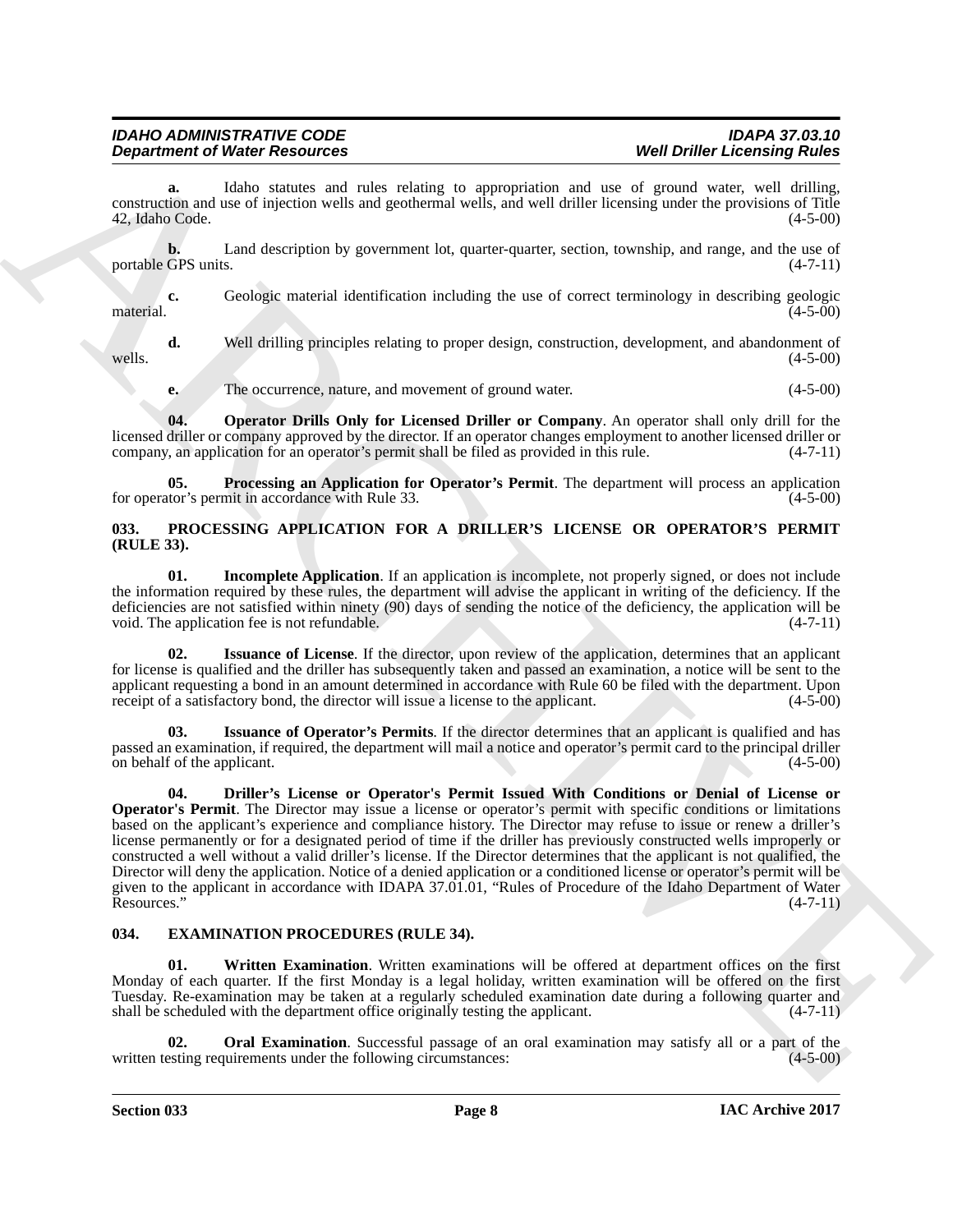**a.** The applicant requests an oral rather than a written examination and shows cause acceptable to the director why the examination should be oral rather than written. Applicants desiring to take the examination orally shall request that an oral examination be scheduled allowing at least fifteen (15) days to set an examination date.  $(4-5-00)$ 

**b.** The director determines that because of the applicant's compliance history, additional testing is o determine the applicant's qualifications. (4-5-00) needed to determine the applicant's qualifications.

<span id="page-8-3"></span><span id="page-8-2"></span>**03. Examination Scoring**. The applicant shall pass each section of the examination with a score of percent (70%) or higher. (4-5-00) seventy percent  $(70%)$  or higher.

**Department of Weiter Research on the algorithm of the system is valished to the Drifter Eccession of Weiter Construction and a material construction of the system of the system of the system of the system of the system o 04. Assistance Must Be Authorized**. The use of written materials, equipment or other individuals to assist an applicant during an examination is prohibited unless specifically authorized by the department. An applicant receiving unauthorized assistance during an examination may be disqualified and the application may be rejected. An application filed by a disqualified applicant will not be processed for a period of up to one (1) year from the time of disqualification.  $(4-5-00)$ disqualification.

# <span id="page-8-7"></span><span id="page-8-0"></span>**035. EXPIRATION AND RENEWAL OF LICENSE (RULE 35).**

<span id="page-8-9"></span>**01. Expiration of Licenses**. All licenses expire at the end of the licensing period for which they are the licensing period begins April 1 and ends March 31 of the second vear following issuance. (4-7-11) issued. The licensing period begins April 1 and ends March 31 of the second year following issuance.

<span id="page-8-10"></span>**02. Renewal Application**. A license may be renewed by submitting a license renewal application including the following: (4-5-00)

**a.** A completed application on a form provided by the department. An application to renew a license for an individual licensed driller shall be signed by the individual and an application to renew a license for a company shall be signed by the principal driller.

**b.** The renewal fee required by Section 42-238, Idaho Code. (4-5-00)

**c.** A new bond or continuation certificate for an existing bond covering the licensed driller or  $\epsilon$  (4-5-00)  $(4-5-00)$ 

**d.** If the application is for renewal of a license held by an individual, the application shall include on that the applicant has obtained the required continuing education credits.  $(4-5-00)$ verification that the applicant has obtained the required continuing education credits.

<span id="page-8-8"></span>**03. Continuing Education Requirements**. Fourteen (14) credit units are required for renewal of a or an individual for any licensing period beginning on or after April 1, 2011. (4-7-11) license for an individual for any licensing period beginning on or after April 1, 2011.

<span id="page-8-11"></span>**04. Welding Competency**. A driller that has been issued a Notice of Violation for welding that does not comply with the well construction standards may be required to obtain a certificate of welding competency from the American Welding Society or similar organization. (4-7-11) the American Welding Society or similar organization.

# <span id="page-8-4"></span><span id="page-8-1"></span>**036. EXPIRATION AND RENEWAL OF AN OPERATOR'S PERMIT (RULE 36).**

<span id="page-8-5"></span>**Expiration of Operator's Permits.** Class I and class II operator's permits shall expire on March 31 of the same year that the license of the licensed driller and company employing the operator expires. (4-5-00)

<span id="page-8-6"></span>**02. Renewal Application**. An operator's permit may be renewed by submitting to the department an application for renewal including the following: (4-5-00)

A completed application on a form provided by the department. The operator seeking renewal and *chose* responsible charge the operator works shall sign the form. (4-5-00) the driller under whose responsible charge the operator works shall sign the form.

**b.** The renewal fee required by Section 42-238, Idaho Code. (4-5-00)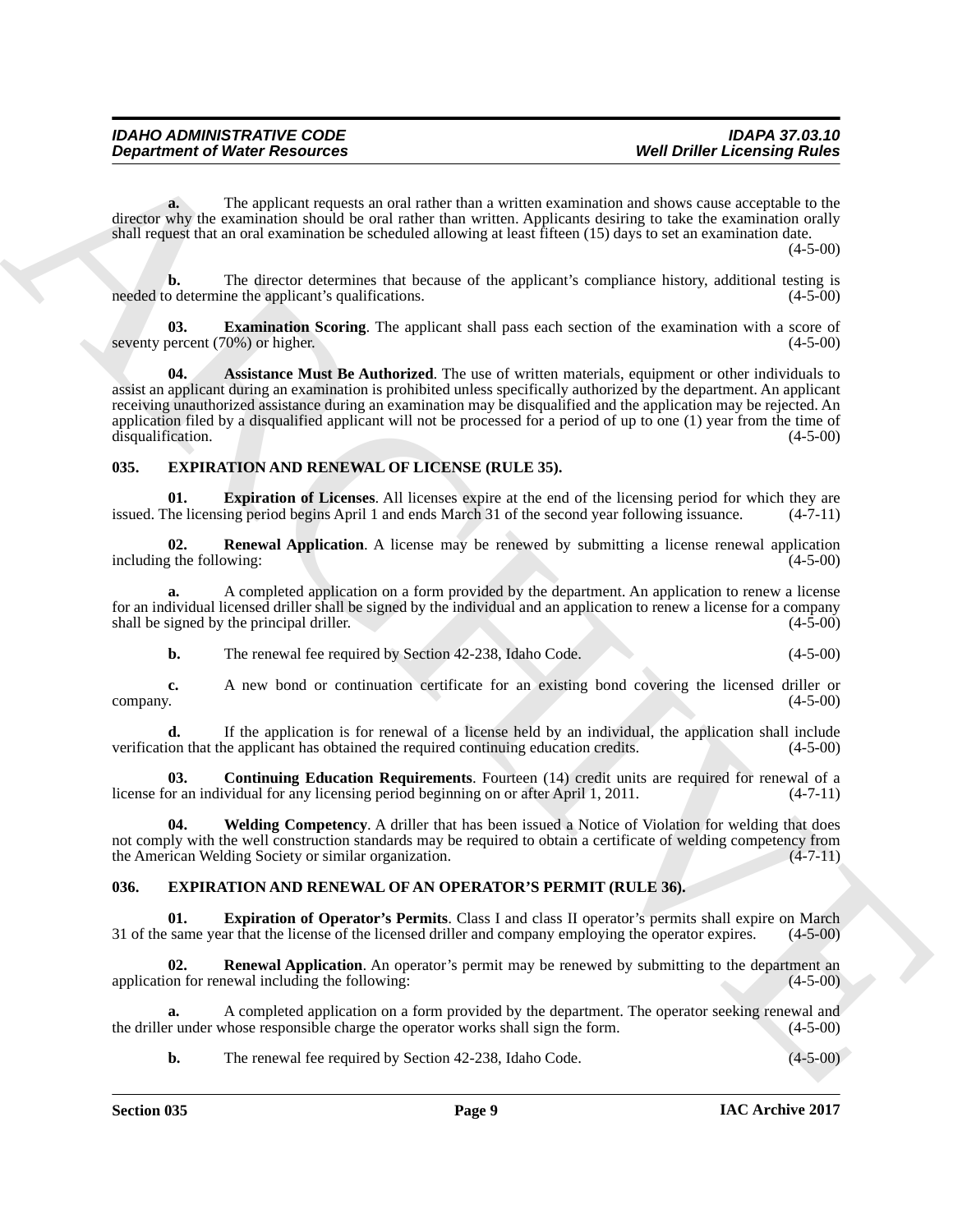**c.** For renewal of a class II operator's permit, verification of the required continuing education credit  $(4-5-00)$ 

<span id="page-9-5"></span>**03. Continuing Education Required for Renewals**. Fourteen (14) credit units are required for renewal of a class II operator's permit for a licensing period beginning on or after April 1, 2011. (4-7-11)

<span id="page-9-6"></span>**04. Welding Competency**. An operator's work that has resulted in a Notice of Violation for welding that does not comply with the Well Construction Standards may be required to obtain a certificate of welding competency from the American Welding Society or similar organization. (4-7-11)

# <span id="page-9-7"></span><span id="page-9-0"></span>**037. PROCESSING APPLICATION TO RENEW LICENSE OR OPERATOR'S PERMIT (RULE 37).**

<span id="page-9-10"></span>**01. Processing Applications for Renewal**. Applications for renewal will be processed in the order received by the department. The department shall receive a complete application for renewal no later than March 15 to assure that the license or operator's permit will remain in force without interruption. If the director determines that the application is complete and the applicant is qualified, the license or operator's permit will be renewed for the period ending on March 31 of the second year after approval of the renewal.  $(4-5-00)$ period ending on March 31 of the second year after approval of the renewal.

<span id="page-9-11"></span>**Regulatory Compliance Required for Renewals**. A license or operator's permit will not be renewed if the applicant has not submitted all required driller's reports, applications for drilling permits, fees, agreed civil penalties, has not complied with all orders requiring repair or abandonment of improperly constructed wells or is not otherwise in compliance with Sections 42-235 and 42-238, Idaho Code, and the applicable rules.

<span id="page-9-12"></span><span id="page-9-8"></span>**03. Compliance History**. If the Director determines that the applicant has exhibited an unacceptable compliance history, the Director may deny renewal, refuse renewal for a specified time, or renew with conditions, including but not limited to an increased bond amount. (4-7-11) including but not limited to an increased bond amount.

**Department of Nieter Research of Algorithm Schwarz (Section 19 Well Drifter Economic Vision Comparison Contains (Section 19 Nieter Schwarz (Section 19 Nieter Press) (Section 19 Nieter Press) (Section 19 Nieter Press) (Se 04. Renewal of Expired Licenses or Operator's Permits**. A license or an operator's permit which has expired or otherwise not been in effect for a period not exceeding three (3) years shall be renewed in accordance with the requirements of Rule 35 or Rule 36 as appropriate. An applicant for renewal shall provide verification of earned credit units required for the entire period since the license or class II operator's permit was last issued. If a license or operator's permit has been expired or otherwise not effective for a period of more than three (3) years, an application for a new license shall be submitted in accordance with Rule 30 for an individual license, Rule 31 for a company or Rule 32 for an operator's permit. The director may waive the examination requirement if the applicant has been previously licensed or permitted in the state of Idaho. (4-5-00)

<span id="page-9-13"></span>**05. Reuse of Identification Numbers**. The identification number assigned to a license by the department will not be reused if the license has been expired or otherwise not in effect for three (3) years or more except, at the director's discretion, the number may be reissued to the original owner. (4-5-00) except, at the director's discretion, the number may be reissued to the original owner.

<span id="page-9-9"></span>**06. Condition or Denial of an Application for Renewal**. If the Director determines that the applicant has not or cannot fully comply with these rules, a license or operator's permit may be issued with conditions. If the Director determines that the applicant is not qualified, the Director will deny the application. When there are documented violations of well drilling laws and/or rules, including well construction standards, the Director may consult with the Driller's Advisory Committee, created in accordance with Rule 80, prior to making a decision to issue a conditional license or operator's permit or to deny an application based on the applicant's compliance history. Notice of a denied application or a conditioned license will be given as provided in IDAPA 37.01.01, "Rules of Procedure of the Idaho Department of Water Resources." (4-7-11)

# <span id="page-9-1"></span>**038. -- 049. (RESERVED)**

<span id="page-9-3"></span><span id="page-9-2"></span>**050. DUTIES AND RESPONSIBILITIES OF DRILLERS, COMPANIES AND OPERATORS (RULE 50).**

<span id="page-9-4"></span>**01. Licensed Drillers and Principal Drillers**. All licensed drillers and principal drillers shall:(4-5-00)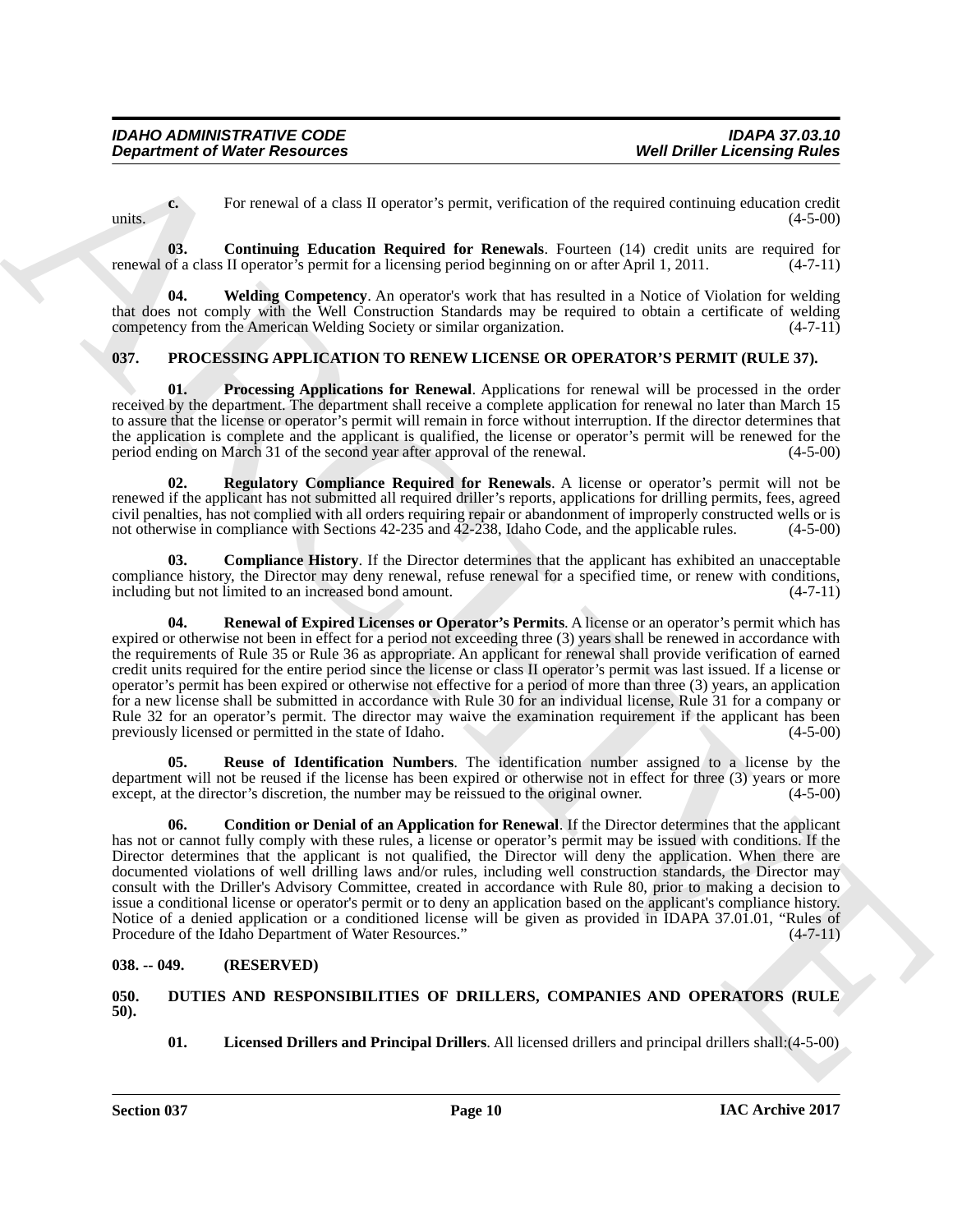**a.** Allow drilling only by those authorized by and under the supervision required by these rules and g to any conditions of the license or permit. (4-5-00) according to any conditions of the license or permit.

**b.** Complete each well in compliance with IDAPA 37.03.09, "Well Construction Standards Rules," and drilling permit conditions. (4-7-11)

**c.** Have a valid cash or surety bond in effect, as defined in Rule 60. (4-5-00)

**d.** Have the license number displayed in a conspicuous place on the drill rig using a metal identification plate provided by the department or other permanent marking approved by the director. The displayed license number shall represent the company or individual driller license under which the well is being drilled. One plate will be issued upon initial licensure with replacement and additional plates available for a fee. (4 plate will be issued upon initial licensure with replacement and additional plates available for a fee.

**Department of Niest Research et al.** (as a maintain the specific and the specific and the specific and the specific and the specific and the specific and the specific and the specific and the specific and the specific an **e.** Keep current the department's list of operators and drillers employed by the licensed driller or company, including current addresses for the company, drillers, and operators. The licensed driller or principal driller shall be held responsible for all drilling activity of a driller or operator under their supervision until such notification has been submitted in writing to the department that the driller or operator is no longer employed by the licensed driller or company. driller or company.

**f.** Have at the drilling site the driller's license and drilling permit or other written authorization from tor to drill the well.  $(4-5-00)$ the director to drill the well.

**g.** Only drill wells in contaminated areas identified by the department or in areas of drilling concern so designated by the department with specific written authorization of the director. Verbal authorizations to drill and pre-approved drilling permits (start cards) do not authorize drilling in these areas. (4-5-00)

**h.** Only drill a public drinking water supply well, as defined in IDAPA 58.01.08, "Idaho Rules for Public Drinking Water Systems," low temperature geothermal resource or geothermal resource well with specific written authorization from the director. Verbal authorizations and start card permits (start cards) are not authorized for these uses. (4-7-11) these uses.  $(4-7-11)$ 

**i.** Monitor and record bottom-hole temperature in areas where low temperature geothermal resources are known or suspected or when the well is being constructed pursuant to IDAPA 37.03.09, Rule 30, as a low temperature geothermal resource well. Bottom-hole temperature of every well being constructed pursuant to IDAPA<br>37.03.09, Rule 30, must be measured, recorded, and reported on the well drillers report. (4-7-11) 37.03.09, Rule 30, must be measured, recorded, and reported on the well drillers report.

**j.** Maintain a daily well log at the drilling site acceptable to the department and as required by Section 42-238(11), Idaho Code. Pertinent data required to be recorded on the daily log must include information sufficient to complete a well drillers report acceptable to the Director. The driller shall retain the well log for at least one (1) year after the driller's report is submitted to the department.  $(4-7-11)$ after the driller's report is submitted to the department.

**k.** Submit driller's reports, acceptable to the Director, on forms approved by the department within thirty (30) days following removal of the drill rig from the drilling site at completion of the well. Driller's reports shall be prepared from information recorded on the daily well log. Driller's reports returned to the driller due to deficiencies must be corrected and returned to the department within thirty (30) days of mailing by the department.

 $(4 - 7 - 11)$ 

**l.** Attach a well tag supplied by the department to every well drilled for which a drilling permit is required. The tag shall be affixed permanently to the casing, or other permanent object attached to the well, by a method approved by the Director prior to removing the well rig from the drilling site. (4-5-00) method approved by the Director prior to removing the well rig from the drilling site.

Cause all drilling activity under the supervision of the driller to cease when the driller's license invalid, or is suspended or revoked. (4-5-00) expires, becomes invalid, or is suspended or revoked.

<span id="page-10-0"></span>

| 02. | <b>Companies.</b> Companies shall:                                    | $(4-5-00)$ |
|-----|-----------------------------------------------------------------------|------------|
| а.  | Have a principal driller designated with the department at all times. | $(4-5-00)$ |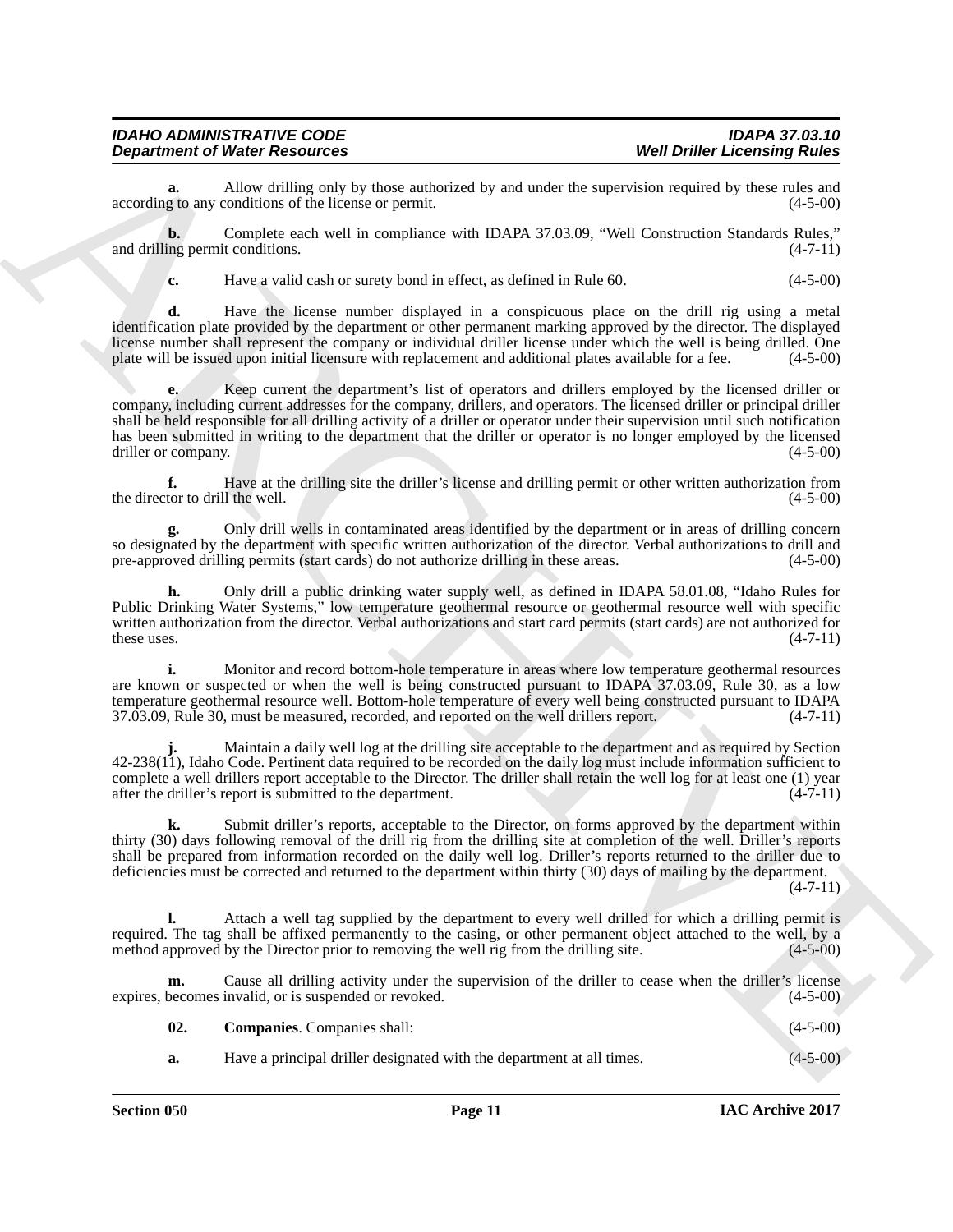| <b>Department of Water Resources</b>                                                                                                                                                                                                                                                                                                                                                                                                                                                                                          | <b>Well Driller Licensing Rules</b>                                                                                  |
|-------------------------------------------------------------------------------------------------------------------------------------------------------------------------------------------------------------------------------------------------------------------------------------------------------------------------------------------------------------------------------------------------------------------------------------------------------------------------------------------------------------------------------|----------------------------------------------------------------------------------------------------------------------|
| $\mathbf{b}$ .<br>company. The company's license shall immediately become void and of no effect when the principal driller leaves<br>employment with the company and shall remain so until the department has been notified in writing that a new<br>principal driller has been employed and designated by the company. Failure to designate a principal driller within<br>ninety (90) days of the departure of the designated principal driller is cause for the director to take action to cancel the<br>company's license. | Notify the department within ten (10) days of the principal driller leaving employment with the<br>$(4-5-00)$        |
| Maintain a bond in force at all time as required in Rule 60.<br>c.                                                                                                                                                                                                                                                                                                                                                                                                                                                            | $(4-5-00)$                                                                                                           |
| 03.<br><b>Operators.</b> Operators shall:                                                                                                                                                                                                                                                                                                                                                                                                                                                                                     | $(4-5-00)$                                                                                                           |
| Have in their possession a valid operator's permit while drilling wells.<br>a.                                                                                                                                                                                                                                                                                                                                                                                                                                                | $(4-5-00)$                                                                                                           |
| Only drill wells as authorized by the operator's permit.<br>$b$ .                                                                                                                                                                                                                                                                                                                                                                                                                                                             | $(4-5-00)$                                                                                                           |
| Maintain a complete and accurate well log at the drilling site.<br>$c_{\bullet}$                                                                                                                                                                                                                                                                                                                                                                                                                                              | $(4-5-00)$                                                                                                           |
| d.<br>Co-sign with the driller a driller's report upon completion of the well.                                                                                                                                                                                                                                                                                                                                                                                                                                                | $(4-5-00)$                                                                                                           |
| (RESERVED)<br>$051. - 059.$                                                                                                                                                                                                                                                                                                                                                                                                                                                                                                   |                                                                                                                      |
| <b>BONDING (RULE 60).</b><br>060.                                                                                                                                                                                                                                                                                                                                                                                                                                                                                             |                                                                                                                      |
| 01.<br>in an amount determined by the director, within the limits of 42-238, Idaho Code, for each driller employed by the<br>company, payable to the director for the licensing period.                                                                                                                                                                                                                                                                                                                                       | Bonding Requirements. Each licensed driller or company shall submit a surety bond or cash bond<br>$(4-5-00)$         |
| employed by the company. If the licensed driller drills wells as an individual and not for a company, a separate bond<br>must be filed with the director.                                                                                                                                                                                                                                                                                                                                                                     | A company shall have a bond, which covers the drilling activities of each driller and operator<br>$(4-5-00)$         |
| b.<br>supply wells, or wells to obtain or likely to encounter water with a bottom hole temperature greater than eighty-five<br>(85) degrees Fahrenheit, shall submit an upgraded bond, in an amount determined by the director, at the time the<br>drilling permit application is processed. Drillers anticipating drilling such wells may, instead, submit adequate<br>bonding at the time of driller license application or renewal.                                                                                        | Drillers proposing to drill wells in an area of drilling concern, monitoring wells, public water<br>$(4-5-00)$       |
| c.<br>determined by the director based on the applicant's compliance history, the size and depth of wells the applicant<br>proposes to construct and is authorized to drill, the complexity of the wells, the resource to be recovered, the area of<br>operation of the applicant, the number of drillers and operators employed by a company, and other relevant factors.                                                                                                                                                    | The amount of the bond, within the limits prescribed in Section 42-238, Idaho Code, will be<br>$(4 - 5 - 00)$        |
|                                                                                                                                                                                                                                                                                                                                                                                                                                                                                                                               | All bonds and continuation certificates must be on forms provided or approved by the department.                     |
| d.                                                                                                                                                                                                                                                                                                                                                                                                                                                                                                                            | $(4-5-00)$                                                                                                           |
| <b>Cash Bonds.</b><br>02.                                                                                                                                                                                                                                                                                                                                                                                                                                                                                                     | $(4-5-00)$                                                                                                           |
| a.<br>for use as provided in these rules. The director will review cash bond proposals made by an applicant. Cash bonds<br>shall be retained in financial institutions within the state of Idaho unless waived by the director.                                                                                                                                                                                                                                                                                               | Acceptable Cash Bonds. Cash bonds shall be in a separate account readily accessible to the director<br>$(4-5-00)$    |
| b.<br>the bond be released unless replaced by another bond or the director determines that all wells drilled by the driller<br>satisfy well construction standards. The release of a cash bond must be requested in writing.                                                                                                                                                                                                                                                                                                  | Retention. The director will hold cash bonds for two (2) years from the date the driller requests that<br>$(4-5-00)$ |

# <span id="page-11-5"></span><span id="page-11-0"></span>**051. -- 059. (RESERVED)**

# <span id="page-11-3"></span><span id="page-11-2"></span><span id="page-11-1"></span>**060. BONDING (RULE 60).**

# <span id="page-11-4"></span>**02. Cash Bonds**. (4-5-00)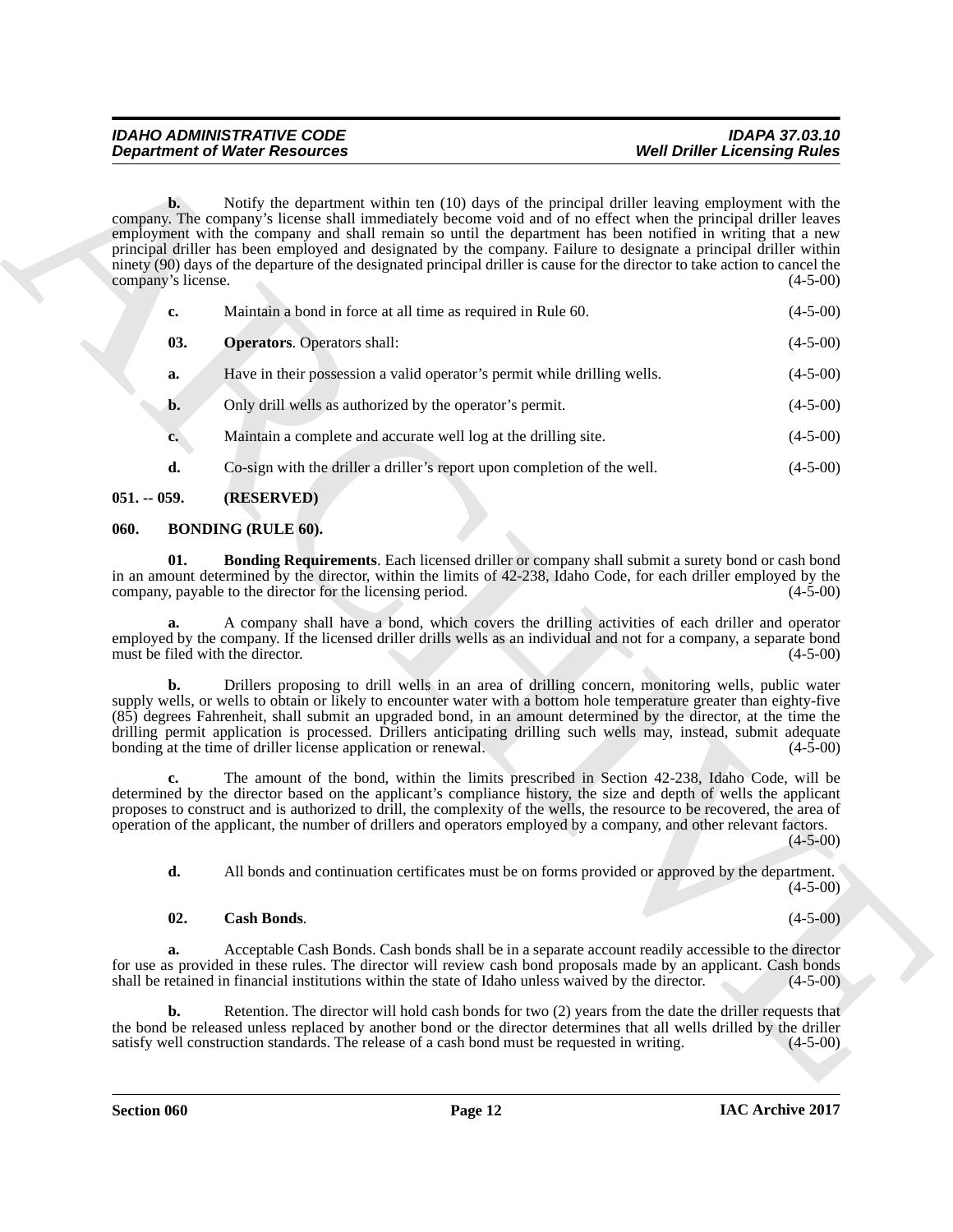| <b>IDAHO ADMINISTRATIVE CODE</b>     | <b>IDAPA 37.03.10</b>               |
|--------------------------------------|-------------------------------------|
| <b>Department of Water Resources</b> | <b>Well Driller Licensing Rules</b> |

<span id="page-12-10"></span>**03. License Void Without Bond**. If the issuing company cancels a bond, the bond expires or otherwise becomes non-effective during the term of a license, the license shall immediately become void and of no further effect until an adequate replacement bond is received by the department. (4-5-00)

# <span id="page-12-0"></span>**061. -- 069. (RESERVED)**

# <span id="page-12-2"></span><span id="page-12-1"></span>**070. CONTINUING EDUCATION (RULE 70).**

<span id="page-12-7"></span><span id="page-12-4"></span>**01. Requirements**. Every licensed driller or permitted operator must have earned at the time of renewal the applicable number of credit units required by these rules. The credit units shall have been obtained during the licensing period preceding the application for renewal.  $(4-7-11)$ 

**Department of Nicolas Constraints (Video Internal Constraints) West Definition** Constraints (Video Internal Construction 1997) and the effect of the specific properties (Video Internal Constraints) and the effect of th **02. Earning Credit Units**. Credit units may be earned for time spent in attendance at workshops, seminars, short courses, and other educational opportunities devoted to drilling or related subjects acceptable to the Director and approved by the continuing education committee (CEC) and in compliance with the CEC guidelines. These may include completion of college courses, correspondence courses, videotaped courses, and other endeavors such as authoring appropriate publications. (4-7-11) such as authoring appropriate publications.

<span id="page-12-3"></span>**Documentation**. Documentation to support credit units claimed is the responsibility of the licensed ted operator. Records required include but are not limited to:  $(4-7-11)$ driller and permitted operator. Records required include but are not limited to:

**a.** A log showing the type of activity claimed, sponsoring organization, duration, instructor's name, it units. (4-5-00) and credit units.

**b.** Attendance verification records in the form of completion certificates or other official documents g evidence of attendance and completion. (4-7-11) providing evidence of attendance and completion.

<span id="page-12-9"></span>**Submittal and Maintenance of Records**. Copies of continuing education records for the preceding license period shall be submitted with applications to renew licenses or permits. These records shall be maintained for a period of three (3) years and shall be available for review by the department at the request of the director. (4-5-00) director. (4-5-00)

<span id="page-12-5"></span>**Insufficient Credit Units**. If at the time of renewal, the applicant is unable to provide verification of the required credit units, the director will deny renewal of the driller's license or operator's permit, except as otherwise provided in the following: (4-5-00) otherwise provided in the following:

**a.** The director may withhold action on an application for renewal for a period not to exceed ninety (90) days to allow the applicant to provide verification of the required credit units. The applicant is not authorized to drill until the verification is provided and the renewal is issued. (4-5-00)

**b.** The director may exempt an applicant from all or part of the continuing education requirements if the applicant served on active duty in the armed forces of the United States for one hundred twenty (120) consecutive days or more during the licensing period prior to filing the application for renewal; or the applicant suffered physical disability, serious illness, or other extenuating circumstances that prevented the applicant from earning the required units. (4-5-00)  $(4-5-00)$ 

**c.** A licensed driller or operator who has chosen to allow his license or permit to expire or otherwise become of no effect shall be exempt from continuing education requirements unless an application for renewal is filed less than three (3) years after the license or permit expired or otherwise became of no effect. (4-5-00)

<span id="page-12-6"></span>**06. Out-of-State Residents**. The continuing education requirements for a non-resident applicant for a license or operator's permit shall be the same as for resident applicants. (4-5-00)

<span id="page-12-8"></span>**07. Responsibility for Education Development and Implementation**. The Idaho Ground Water Association (IGWA) is delegated responsibility to develop and implement a program for continuing education for review and approval by the director. (4-5-00) review and approval by the director.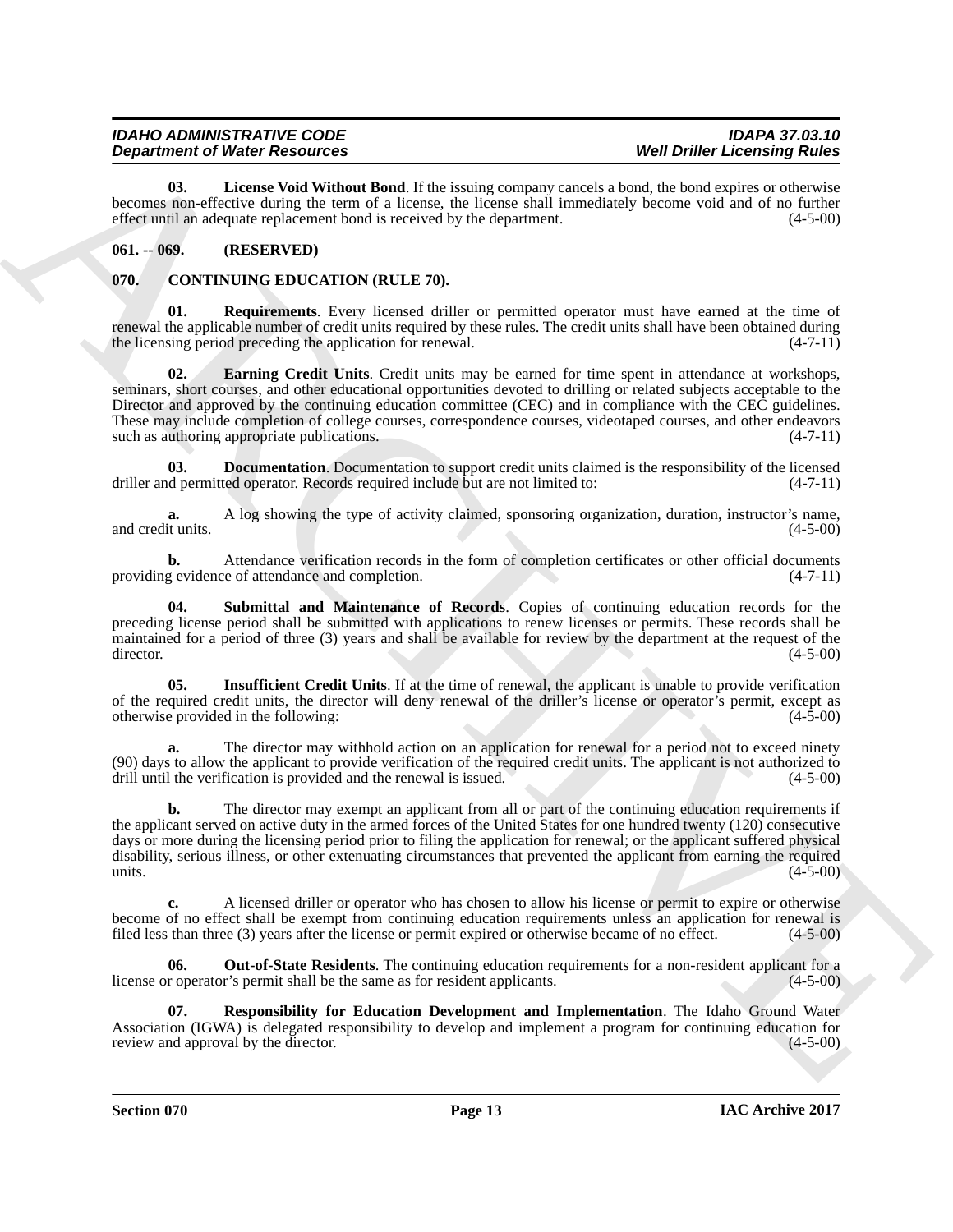<span id="page-13-6"></span><span id="page-13-0"></span>**071. CONTINUING EDUCATION COMMITTEE CONTINGENCY PLAN (RULE 71).**

Should the memorandum of understanding (MOU) and/or the contract between the department and the IGWA be breached, revoked, or not renewed, the CEC shall be organized and administered by the department. (4-7-11)

# <span id="page-13-1"></span>**072. -- 079. (RESERVED)**

# <span id="page-13-9"></span><span id="page-13-7"></span><span id="page-13-2"></span>**080. DRILLER'S ADVISORY COMMITTEE (RULE 80).**

**Dependent of West Residues COMMITIER CONTINUES\VERA WHI DEPARTMENT (2001)**<br>
RELATION CONTINUES ENTERTAINMENT PLAN CONTINUES NOW THAT WE CONTINUES THE SECOND OF THE SECOND OF THE SECOND CONDITION (2001) and the second in **01. Selection and Duties**. The Director may appoint a driller's advisory committee from the list of drillers holding valid licenses. The Director will solicit appointment recommendations from the IGWA and other licensed drillers. The Director will determine the term of appointment for members of the committee. The committee shall provide recommendations and suggestions concerning revision of these rules, the minimum standards for well construction, significant violations and other matters regarding well drilling. The committee members shall serve on a voluntary basis without compensation. The department will hold meetings at the discretion of the Director. (4-7-11)

<span id="page-13-8"></span>**02. Reimbursement**. Travel costs shall be paid to members of the advisory committee for travel and per diem and for costs associated with attendance of advisory committee meetings held by the department.<br>Reimbursement shall be based on existing department policy covering travel and per diem expenses. (4-5-00) Reimbursement shall be based on existing department policy covering travel and per diem expenses.

# <span id="page-13-3"></span>**081. -- 089. (RESERVED)**

# <span id="page-13-10"></span><span id="page-13-4"></span>**090. ENFORCEMENT (RULE 90).**

<span id="page-13-12"></span>**01. Violations**. Violations of these rules or Sections 42-235 or 42-238, Idaho Code, will be enforced as provided in Sections 42-238 and 42-1701B, Idaho Code. (4-5-00)

<span id="page-13-11"></span>**02. Enforcement Policy**. An administrative policy providing guidelines for enforcement shall be published and maintained by department staff. A copy of the enforcement guidelines is available upon request at no charge. (4-5-00)

# <span id="page-13-5"></span>**091. -- 999. (RESERVED)**